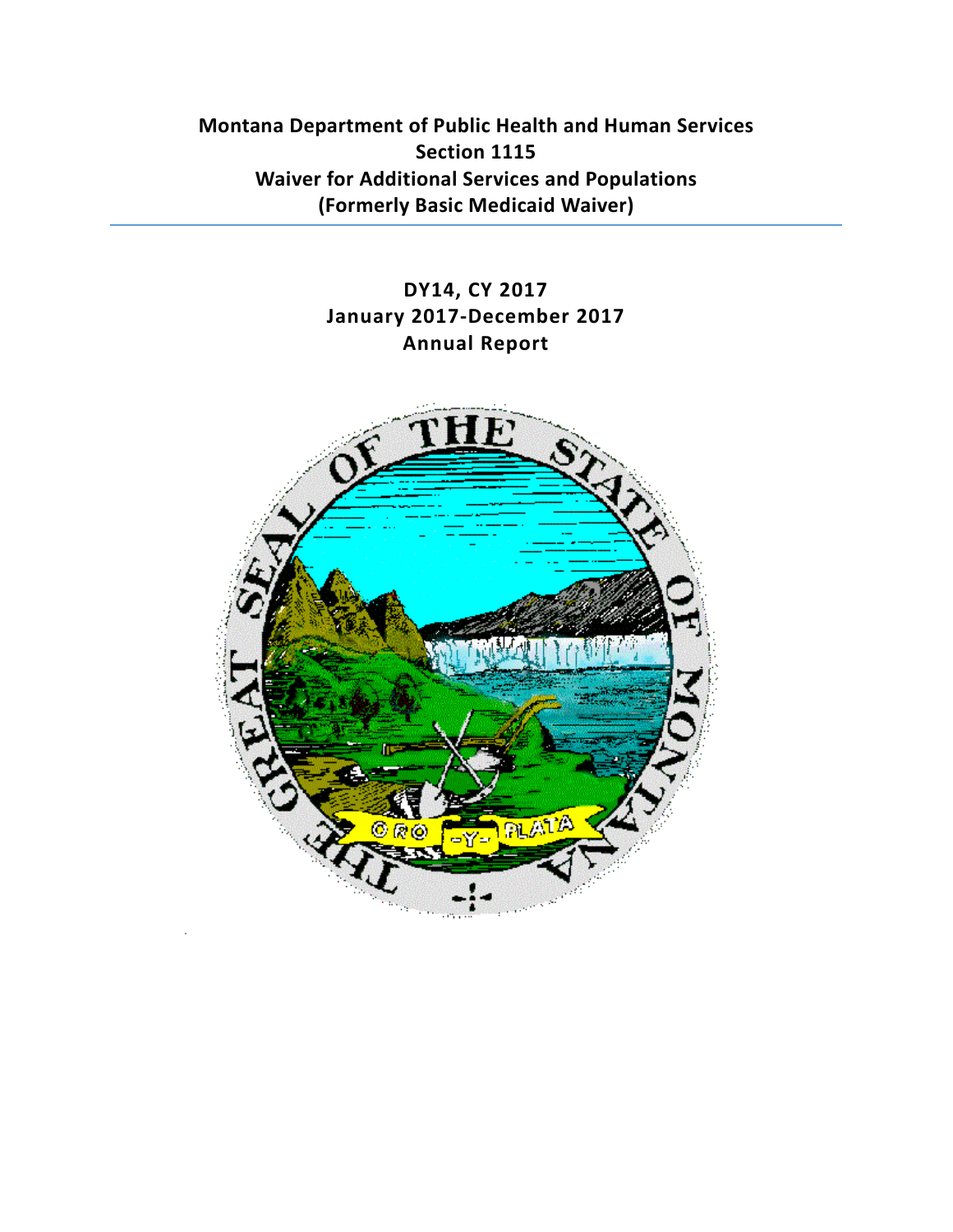# **Table of Contents**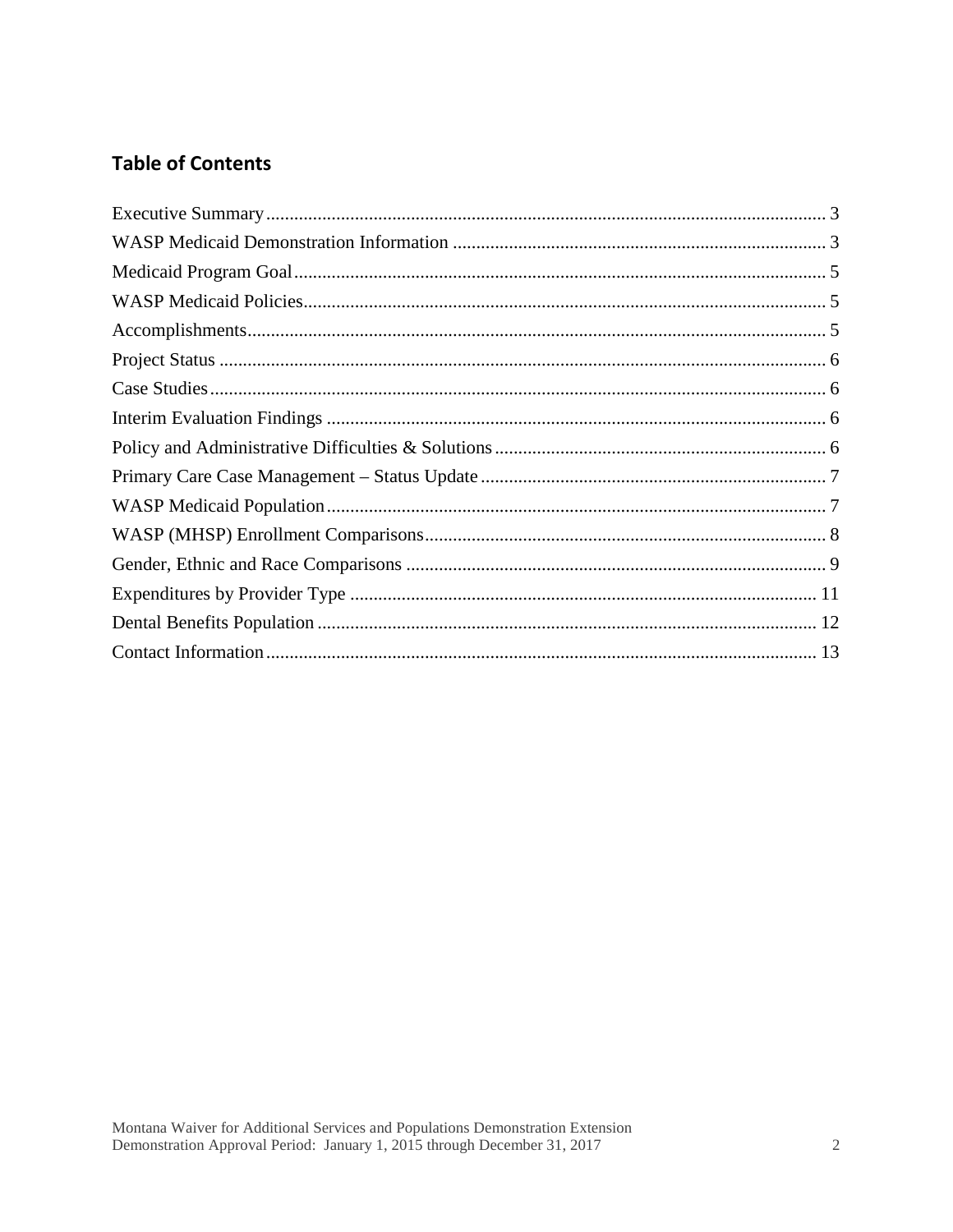#### <span id="page-2-0"></span>**Executive Summary**

Montana's Waiver for Additional Services and Populations (WASP), formally known as the Basic Medicaid Waiver, has remained a positive source of Medicaid coverage since the program's inception in 1996. The Basic Program was comprised of mandatory Medicaid benefits and a collection of optional services available for emergencies and when necessary, for seeking and maintaining employment. These services were available to Able-Bodied Adults (neither pregnant nor disabled) who were parents and/or caretaker relatives of dependent children. This waiver has undergone multiple changes over the years.

Recent changes that directly impacted this waiver's services in 2016 were precipitated by the implementation of Medicaid expansion, called the Health and Economic Livelihood Partnership (HELP) Plan. Due to Medicaid expansion, many Basic Medicaid / WASP Program members became eligible for Montana Medicaid. At the same time, significant changes were made to the Basic Program / WASP Program. An amendment effective January 1, 2016, reduced the number of persons covered, changed the nature of the population eligible and changed the plan of benefits for WASP members. Basic Medicaid previously did not cover or had very limited coverage of some services. This amendment aligned the Basic Medicaid benefit package with the Standard Medicaid benefit package.

An additional amendment, effective March 1, 2016, changed the name of the Basic Waiver to Waiver for Additional Services and Populations. It also added dental treatment coverage, above the Medicaid State Plan cap of \$1,125, for categorically eligible ABD individuals, as a passthrough cost.

A summary of the waiver changes is included in the WASP Medicaid Demonstration Information, below.

## <span id="page-2-1"></span>**WASP Medicaid Demonstration Information**

The Montana Medicaid Program is authorized under 53-6-101, Montana Codes Annotated, and Article XII, Section 3 of the Montana Constitution. The Department of Public Health and Human Services (DPHHS) administers the Medicaid Program. The Basic Medicaid Program was the medical services provided for able-bodied adults (neither pregnant nor disabled) and who were parents and/or caretaker relatives of dependent children, eligible for Medicaid under Sections 1925 or 1931 of the Social Security Act. The Basic Program was operated under a Section 1115 waiver, offering all mandatory services and a reduced package of Medicaid optional services through a fee-for-service delivery. Amount, duration, and scope of services, under Section 1902(a)(10)(B) of the Act were waived enabling Montana to carry out the 1115 demonstration.

In February 1996, Montana implemented its state-specific welfare reform program known as Families Achieving Independence in Montana (FAIM). This sweeping change involved the cash assistance, food stamp, and Medicaid programs that were administered on the federal side by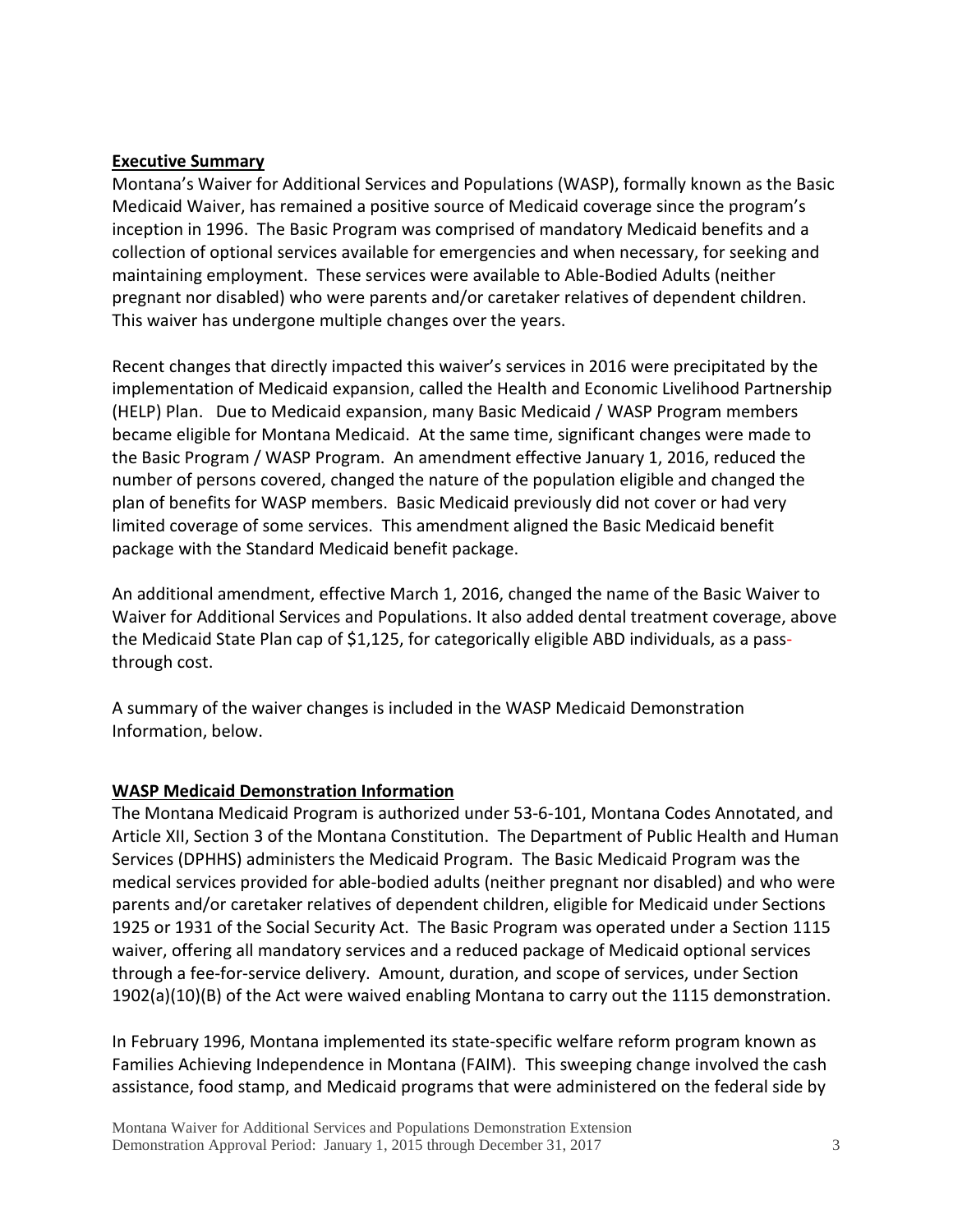several agencies under multiple statutes. As part of welfare reform, Montana obtained a Section 1115 waiver, approved in February 1996. On October 23, 2003, the DPHHS submitted an 1115 waiver application to CMS requesting approval to continue the Basic Medicaid Program. CMS approved the waiver application on January 29, 2004, for a five-year period from February 1, 2004, through January 31, 2009. Terms of the request and the approval were consolidated into an Operational Protocol document as of February 2005. The waiver structure remained constant throughout the life of the Basic Program. The State was required to submit a quarterly Basic Medicaid report as one of the Operational Protocol conditions.

A HIFA proposal was submitted on June 27, 2006. 1115 Basic Medicaid Waiver amendments were submitted on March 23, 2007, and January 28, 2008, requesting seven new optional and expansion populations. Tribal Consultation was completed on December 14, 2007. As a result of discussions with CMS, Montana submitted a revised 1115 Basic Medicaid Waiver amendment on June 6, 2008, requesting four new populations. July 30, 2009, and August 6, 2010, submittals requested only one population, Mental Health Service Plan (MHSP) Waiver individuals (individuals with schizophrenia and individuals with bipolar), in addition to Able Bodied Adults. CMS approved the waiver extension and the request to insure the additional population, effective December 1, 2010.

The 1115 Basic Medicaid Waiver renewal was submitted in June of 2013, and approved by CMS effective January 1, 2014. The renewal includes raising the enrollment cap from "up to 800" to "up to 2000"; the primary Severe Disabling Mental Illness (SDMI) clinical diagnosis of major depressive disorder as a covered diagnosis; and home infusion as a covered service.

In June 2014, Montana submitted an amendment to the Section 1115 Basic Medicaid Waiver (Amendment #1) which was approved by CMS with an August 1, 2014, effective date. This amendment increased the enrollment cap for individuals who qualify for the State only MHSP Program from "up to 2,000" to "up to 6,000". It also updated the eligible diagnosis codes to allow all MHSP Program individuals with SDMI; added a random drawing with the diagnosis code hierarchy selection of schizophrenia first, bipolar second, major depressive disorder third, and then all remaining diagnosis codes. It also updated the per member per month costs of all waiver populations; updated the amount of money (Maintenance of Effort) the State needed to continue to spend on benefits for the mental health waiver population; updated the budget neutrality; revised the CMS approved evaluation design; updated the Federal Poverty Level from 33% FPL to approximately 47% FPL for Able Bodied Adults; and lastly, updated general waiver language.

Effective January 1, 2016, Montana submitted an amendment (Amendment #2), to remove the Able-Bodied Adult population, remove the SDMI population eligible for State Plan expansion, give the MHSP Waiver population the Standard Medicaid benefit, and close the Basic benefit. This amendment proposed to cover individuals age 18 or older, with SDMI who qualify for or are enrolled in the state-financed MHSP, but are otherwise ineligible for Medicaid benefits and either: 1) have income 0-138% of the federal poverty level (FPL) and are eligible for or enrolled in Medicare; or 2) have income 139-150% of the FPL regardless of Medicare status. The MHSP

Montana Waiver for Additional Services and Populations Demonstration Extension Demonstration Approval Period: January 1, 2015 through December 31, 2017 4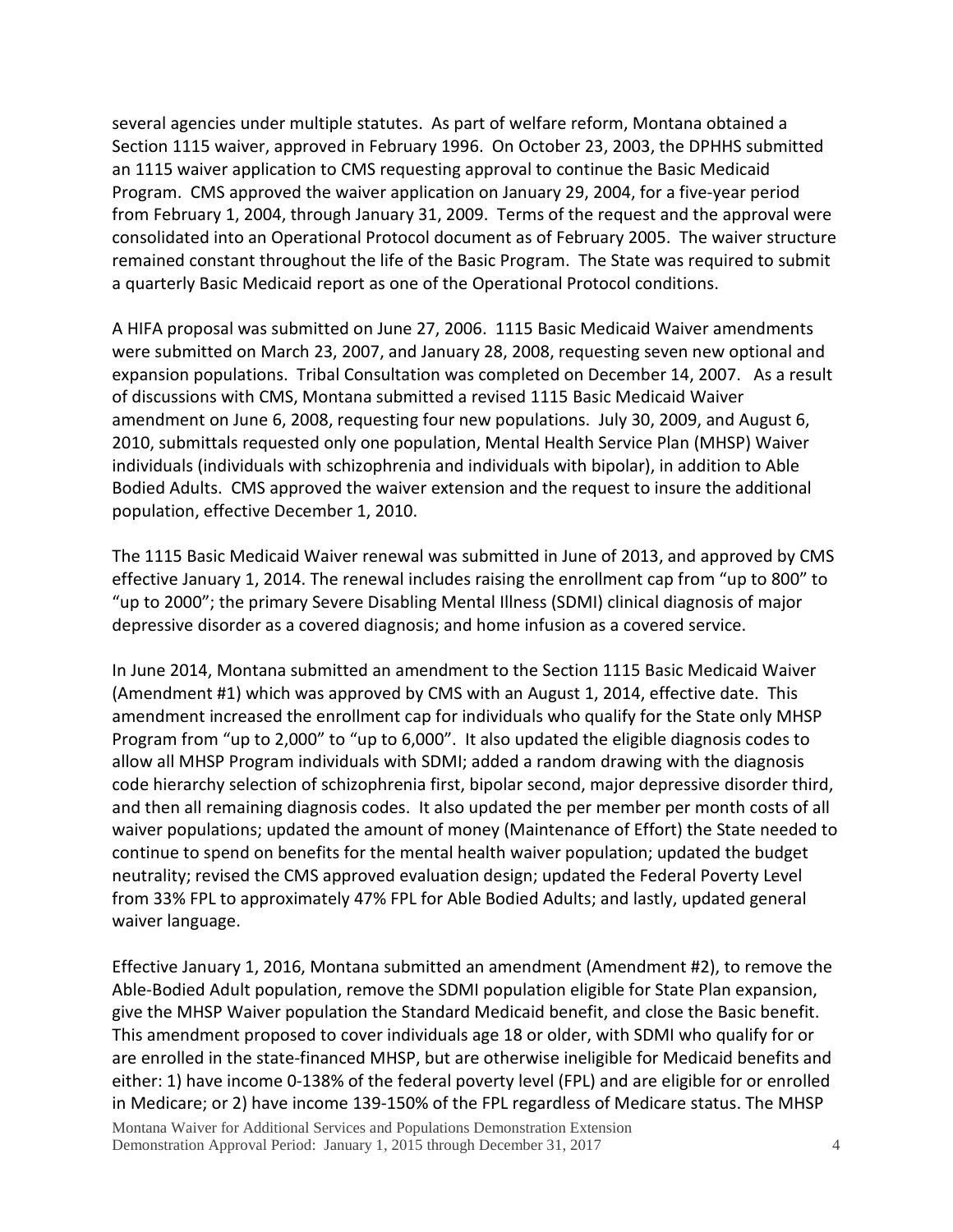Waiver enrollment cap was reduced from 6,000 to 3,000. The amendment provided for 12 month continuous eligibility period for all non-expansion Medicaid-covered individuals whose eligibility is based on modified adjusted gross income (MAGI).

On March 7, 2016, an amendment was submitted (Amendment #3) that proposed to: change the name of the Waiver to Section 1115 Montana Waiver for Additional Services and Populations and cover individuals determined categorically eligible for ABD for dental treatment services above the Medicaid State Plan cap of \$1,125, as a pass-through cost. This amendment was approved with an effective date of March 1, 2016.

Following the third quarter report for DY13, the decision was made to change the reporting for this demonstration to a January through December calendar year as opposed to the prior February through January schedule. Therefore, the DY13 Annual Report covered an abbreviated year, 02/01/2016 through 12/31/2016. This DY14 Annual Report is applicable to the entire calendar year of 2017.

The Montana WASP Medicaid Demonstration was granted an extension on December 15, 2017. This extension, including new Special Terms and Conditions, was accepted by Montana DPHHS, January 12, 2018, and is effective January 1, 2018 through December 31, 2022.

#### <span id="page-4-0"></span>**Medicaid Program Goal**

To assure that medically necessary medical care is available to all eligible Montanans within available funding resources.

## <span id="page-4-1"></span>**WASP Medicaid Policies**

All requirements of the Medicaid Program expressed in law not expressly waived or identified as not applicable in the award letter of which the terms and conditions are part, shall apply to Montana's demonstration. Montana Medicaid Program administrative rules, policies, processes, eligibility, cost sharing, and reimbursement apply to individuals on WASP Medicaid unless specified, like the WASP plan of benefits.

The *General Information for Providers, Medicaid and Other Medical Assistance Programs*, can be found at [Montana Medicaid Provider website.](http://medicaidprovider.mt.gov/)

Medicaid members are directed to the Montana Medicaid Member Guide, found at: [Montana](http://dphhs.mt.gov/MontanaHealthcarePrograms/Welcome/MemberServices)  [Medicaid Members Guide.](http://dphhs.mt.gov/MontanaHealthcarePrograms/Welcome/MemberServices) A chart of Medicaid covered benefits is published with additional service details. Members receive education and information regarding Medicaid services through the Montana Medicaid Hotline.

## <span id="page-4-2"></span>**Accomplishments**

At the beginning of 2016 the benefit package from this waiver improved significantly. The more comprehensive Montana Standard Medicaid benefit is now extended to all WASP members.

Montana Waiver for Additional Services and Populations Demonstration Extension Demonstration Approval Period: January 1, 2015 through December 31, 2017 5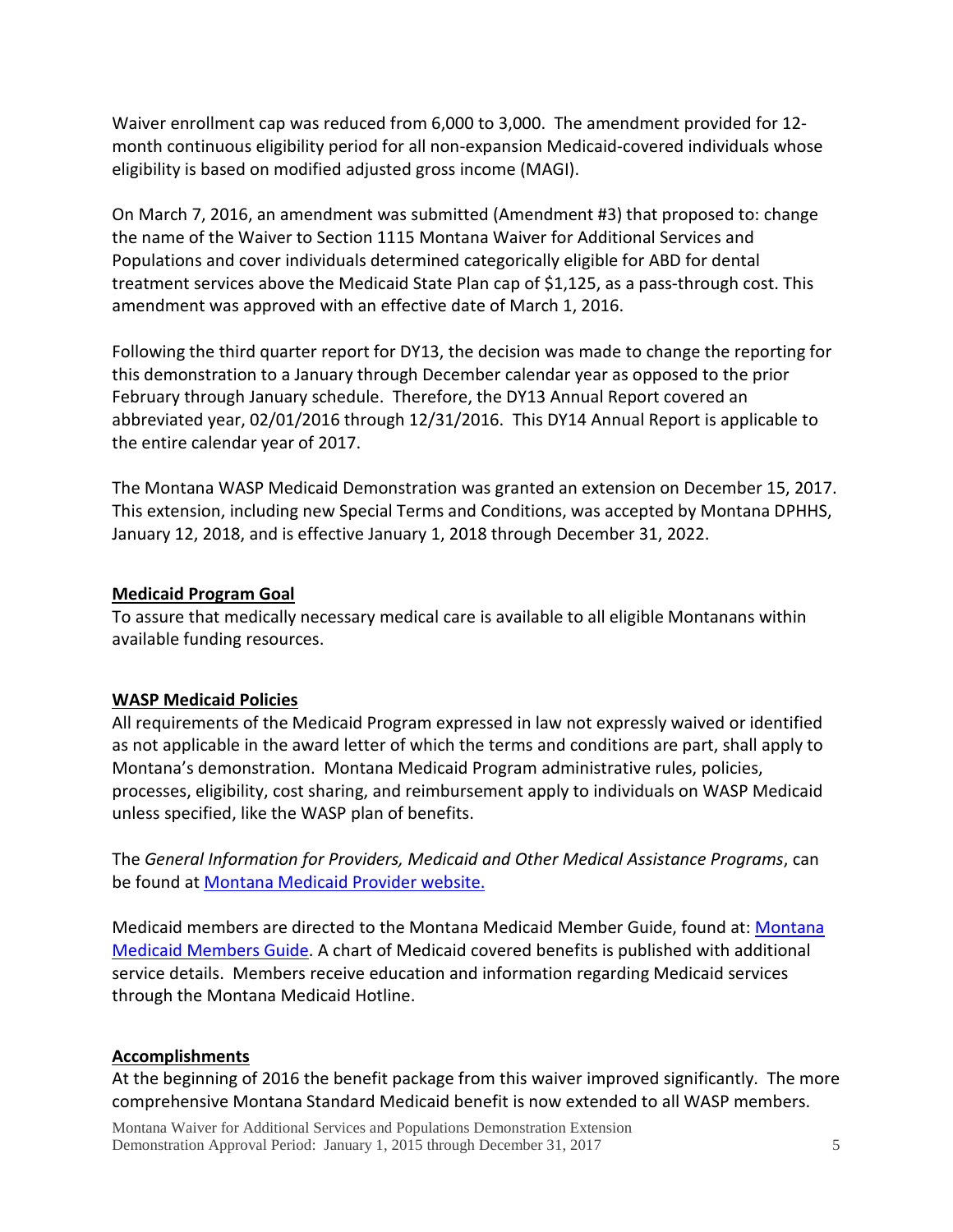Another change to the waiver in 2016 was the addition of coverage to individuals determined categorically eligible for ABD for dental treatment services above the Medicaid State Plan cap of \$1,125, as a pass-through cost. This population, often exceptionally medically frail, may need more financial flexibility to address dental issues. The addition to the waiver allows for costlier, single treatment events that avoid multiple procedures and multiple sedation sessions that would be necessary due to the standard coverage treatment cap.

#### <span id="page-5-0"></span>**Project Status**

<span id="page-5-1"></span>The WASP now provides a comprehensive benefit package for mental and physical health for members age 65 and older, and for anyone with Medicare.

#### **Case Studies**

<span id="page-5-2"></span>No formal case studies have been completed at this time.

#### **Interim Evaluation Findings**

Montana evaluated the effectiveness of the Waiver for Additional Services and Population with a CMS approved evaluation design from December 2010, through December 2017. A baseline survey of the 800 MHSP Waiver individuals was completed in the summer of 2012, and then a follow-up survey was conducted in October 2015. The 2015 return rate was 25.5% compared to the 2012 return rate of 26.5%. In 2015, approximately 3.5 times the number of surveys were sent out compared to 2012, with about 3.5 times the numbers of surveys returned. In 2015, 704 were returned and in 2012, 209 surveys were returned. The survey has helped us learn about participants' health status, access to health care, and quality of care. A new survey and analysis was completed in late 2017.

<span id="page-5-3"></span>Please see Attachment A to review the most recent evaluation findings.

#### **Policy and Administrative Difficulties & Solutions**

Some reductions to the Montana Standard Medicaid benefit will become effective in the spring of 2018. These changes are due to recent state funding reductions. In November of 2017, a Special Session was called to address the variances in revenue and high fire season expenditures. A compromise included a number of proposed spending reductions and a reduction to the DPHHS budget of \$49 million general fund dollars. DPHHS is doing everything it can to minimize the impacts to the benefits package offered to Medicaid recipients. Administrative Rule Hearings for changes will occur in calendar year 2018 and may have an impact on the WASP population.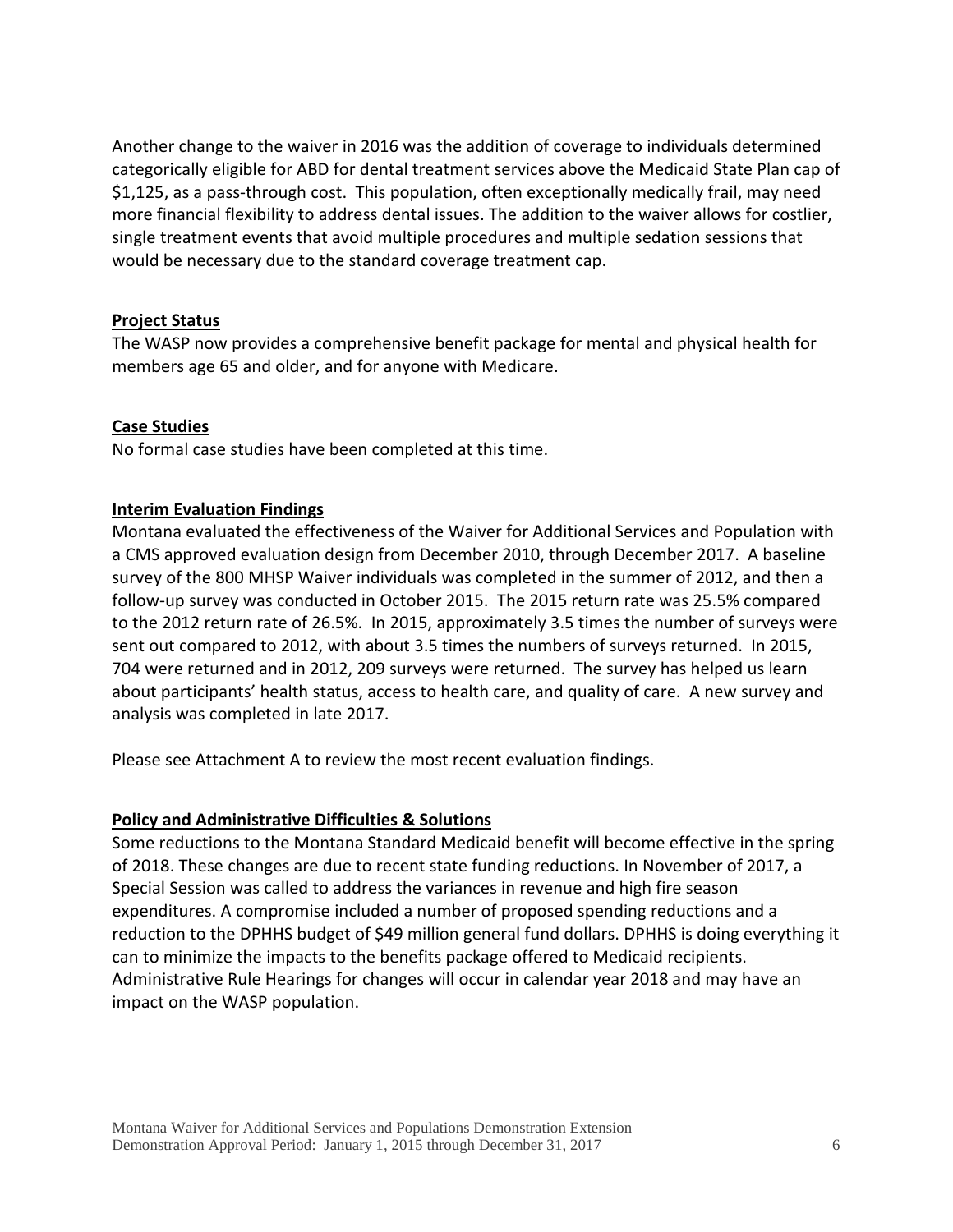## <span id="page-6-0"></span>**Primary Care Case Management – Status Update**

Populations and services currently included in the WASP waiver are not eligible for Montana's Primary Care Case Management (PCCM) program. Montana's PCCM program, Passport to Health, renewed its 1915(b) waiver with approval through March 31, 2019.

#### <span id="page-6-1"></span>**WASP Medicaid Population**

WASP Medicaid coverage includes:

- 1) Individuals age 18 or older, with Severe and Disabling Mental Illness (SDMI) diagnosis who qualify for or are enrolled in the state-financed Mental Health Services Plan (MHSP), but are otherwise ineligible for Medicaid benefits and either:
	- $\circ$  Have income 0 138% of the FPL and are eligible for or enrolled in Medicare; or
	- o Have income 139 150% of the FPL regardless of Medicare status (they can be covered or not covered by Medicare and be eligible).
- 2) Individuals determined categorically eligible for Aged, Blind and Disabled (ABD) for dental treatment services above the \$1,125 State Plan dental treatment cap.
- 3) Individuals that are non-expansion Medicaid-covered individuals whose eligibility is based on MAGI (the Parent and Caretaker Relatives population) to provide a 12-month continuous eligibility period.

| <b>DEMONSTRATION</b>        | <b>ENROLLMENT</b>  | <b>ENROLLMENT</b> | <b>ENROLLMENT</b>  | <b>ENROLLMENT</b>  | <b>ENROLLMENT</b> | <b>NEWLY</b>    | <b>DIS-ENROLLED</b> |
|-----------------------------|--------------------|-------------------|--------------------|--------------------|-------------------|-----------------|---------------------|
| <b>POPULATIONS</b>          | <b>LAST DAY OF</b> | (LAST DAY OF      | <b>LAST DAY OF</b> | <b>LAST DAY OF</b> | <b>ANNUAL</b>     | <b>ENROLLED</b> | (ANNUAL             |
| (AS HARD CODED IN THE       | <b>QUARTER</b> )   | <b>QUARTER</b> )  | <b>QUARTER</b> )   | <b>QUARTER</b>     | TOTAL*            | (ANNUAL         | COUNT)              |
| <b>CMS 64)</b>              | Q1                 | Q <sub>2</sub>    | Q <sub>3</sub>     | Q4                 |                   | COUNT)          |                     |
| <b>PARENT AND CARETAKER</b> | 19,384             | 18,004            | 17,424             | 17,235             | 27,846            | 5,757           | 17,778              |
| <b>RELATIVES</b>            |                    |                   |                    |                    |                   |                 |                     |
| <b>DENTAL</b>               | 26,728             | 26,539            | 26,478             | 26,263             | 31,555            | 4,239           | 4,891               |
| <b>WMHSP ADULTS</b>         | 1,133              | 1,146             | 1.153              | 1,177              | 1,335             | 221             | 454                 |
| <b>SCHIZOPHRENIA</b>        | 354                | 351               | 347                | 354                | 404               | 56              | 91                  |
| <b>BIPOLAR</b><br>$\bullet$ | 317                | 318               | 318                | 325                | 370               | 52              | 158                 |
| <b>DISORDER</b>             |                    |                   |                    |                    |                   |                 |                     |
| <b>MAJOR</b><br>$\bullet$   | 364                | 375               | 377                | 379                | 432               | 72              | 168                 |
| <b>DEPRESSION</b>           |                    |                   |                    |                    |                   |                 |                     |
| <b>OTHER</b><br>$\bullet$   | 98                 | 102               | 111                | 119                | 129               | 41              | 37                  |
| <b>DIAGNOSES</b>            |                    |                   |                    |                    |                   |                 |                     |

#### **WASP ENROLLMENT COUNT**

\*The annual enrollment totals are more than any quarterly total because the quarterly totals are based on enrollment on the last day of the quarter while the annual total counts members enrolled at any point during the year.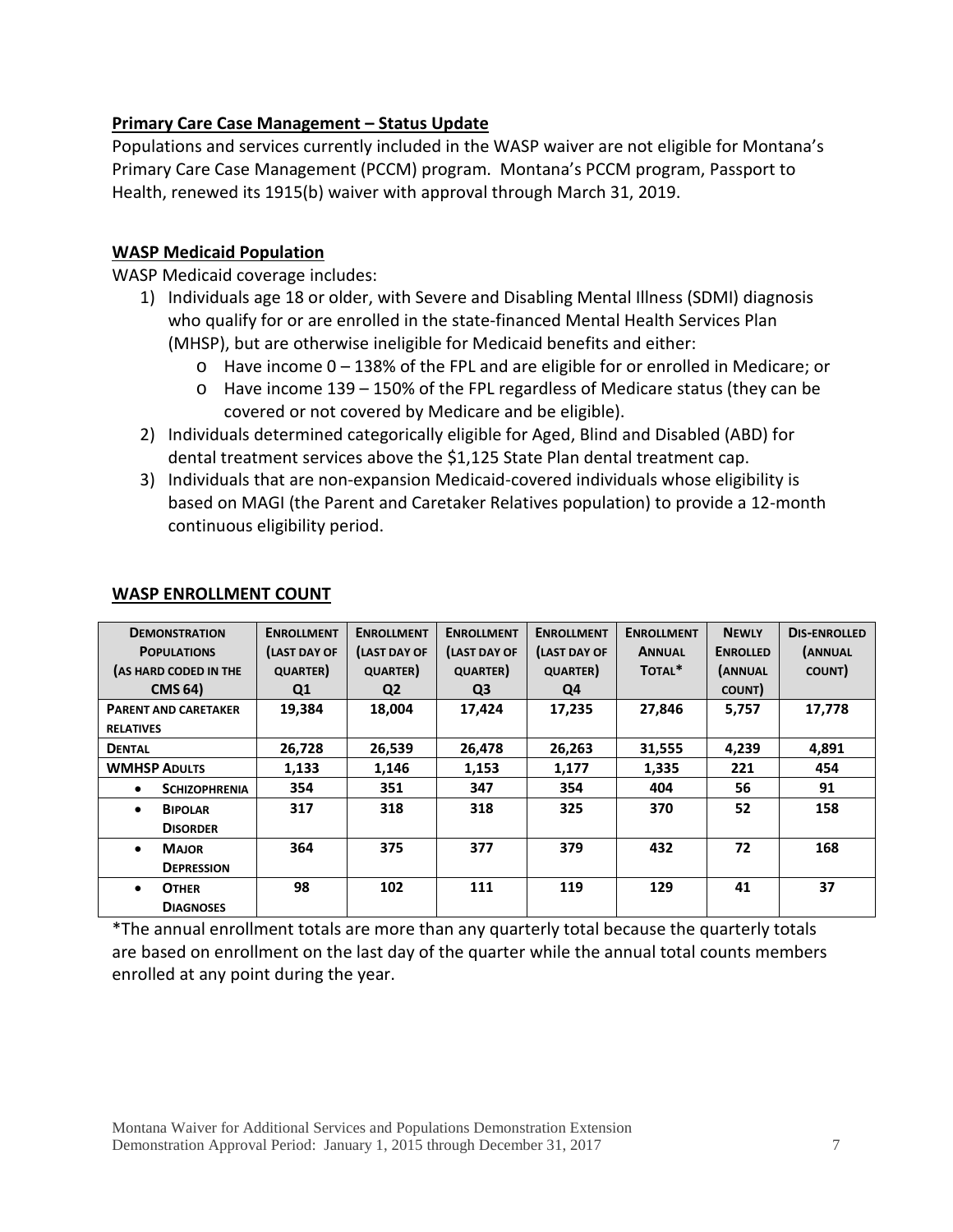#### **WASP MEMBER MONTHS REPORTING**

| <b>Eligibility Group</b>     | Quarter | Quarter | Quarter | Quarter          | <b>Annual Total</b> |
|------------------------------|---------|---------|---------|------------------|---------------------|
|                              |         | 2       | з       | $\boldsymbol{4}$ |                     |
| <b>Parents and caretaker</b> | 57,823  | 53,941  | 51,810  | 50,663           | 50,663              |
| relatives                    |         |         |         |                  |                     |
| <b>Dental</b>                | 71,129  | 70,862  | 70,624  | 70,004           | 70,004              |
| <b>WMHSP Adults</b>          | 3,392   | 3,439   | 3,456   | 3,544            | 3,544               |
| Schizophrenia<br>٠           | 348     | 348     | 344     | 351              | 351                 |
| <b>Bipolar Disorder</b><br>٠ | 320     | 321     | 322     | 328              | 328                 |
| <b>Major Depression</b><br>٠ | 366     | 375     | 378     | 384              | 384                 |
| <b>Other Diagnoses</b><br>٠  | 97      | 103     | 108     | 119              | 119                 |

## <span id="page-7-0"></span>**WASP (MHSP) Enrollment Comparisons**

In DY14, CY 2017 a quarterly average of 1,152 individuals were enrolled in WASP (MHSP) Medicaid compared to the 4,028 Standard (not expansion) Medicaid individuals and 83,834 Expansion Medicaid individuals, age 21-64.

| N/A                                                                                    | 1 <sup>st</sup> Quarter<br>January $-$<br><b>March 2017</b> | 2 <sup>nd</sup> Quarter<br>April - June<br>2017 | 3rd Quarter<br>July -<br>September<br>2017 | 4 <sup>th</sup> Quarter<br>October-<br>December 2017 | January $-$<br>December 2017<br><b>DY14,</b><br><b>CY 2017</b><br>Average |
|----------------------------------------------------------------------------------------|-------------------------------------------------------------|-------------------------------------------------|--------------------------------------------|------------------------------------------------------|---------------------------------------------------------------------------|
| <b>WASP (MHSP)</b><br><b>Medicaid</b><br><b>Enrollment</b>                             | 1,133                                                       | 1,146                                           | 1,153                                      | 1,177                                                | 1,152                                                                     |
| <b>Standard Medicaid</b><br><b>Enrollment - Not</b><br><b>Expansion</b><br>(Age 21-64) | 45,512                                                      | 44,318                                          | 43,493                                     | 42,789                                               | 44,028                                                                    |
| <b>Medicaid Expansion</b><br><b>Enrollment</b><br>(Age 21-64)                          | 76,625                                                      | 82,147                                          | 85,738                                     | 90,827                                               | 83,834                                                                    |

#### **WASP (MHSP), Standard, and Expansion Medicaid Enrollment January 2017 – December 2017 DY14, CY 2017 Average**

The change in population covered under WASP between DY12, CY 2015 and DY13, CY 2016 is significant. Removal of the Able-Bodied population and the portion of the MHSP population who qualified for the newly implemented Medicaid Expansion, effective 01/01/2016, greatly reduced the WASP population. The Average quarterly WASP enrollment (MHSP and Able-Bodied) in DY12, CY 2015, was 15,406 compared to the average quarterly WASP (MHSP only) enrollment of 1,083 in DY13, CY 2016. This year, the DY14, CY2017 average quarterly WASP (MHSP only) increased to 1,152, an increase of 69 members over the CY2016 average. The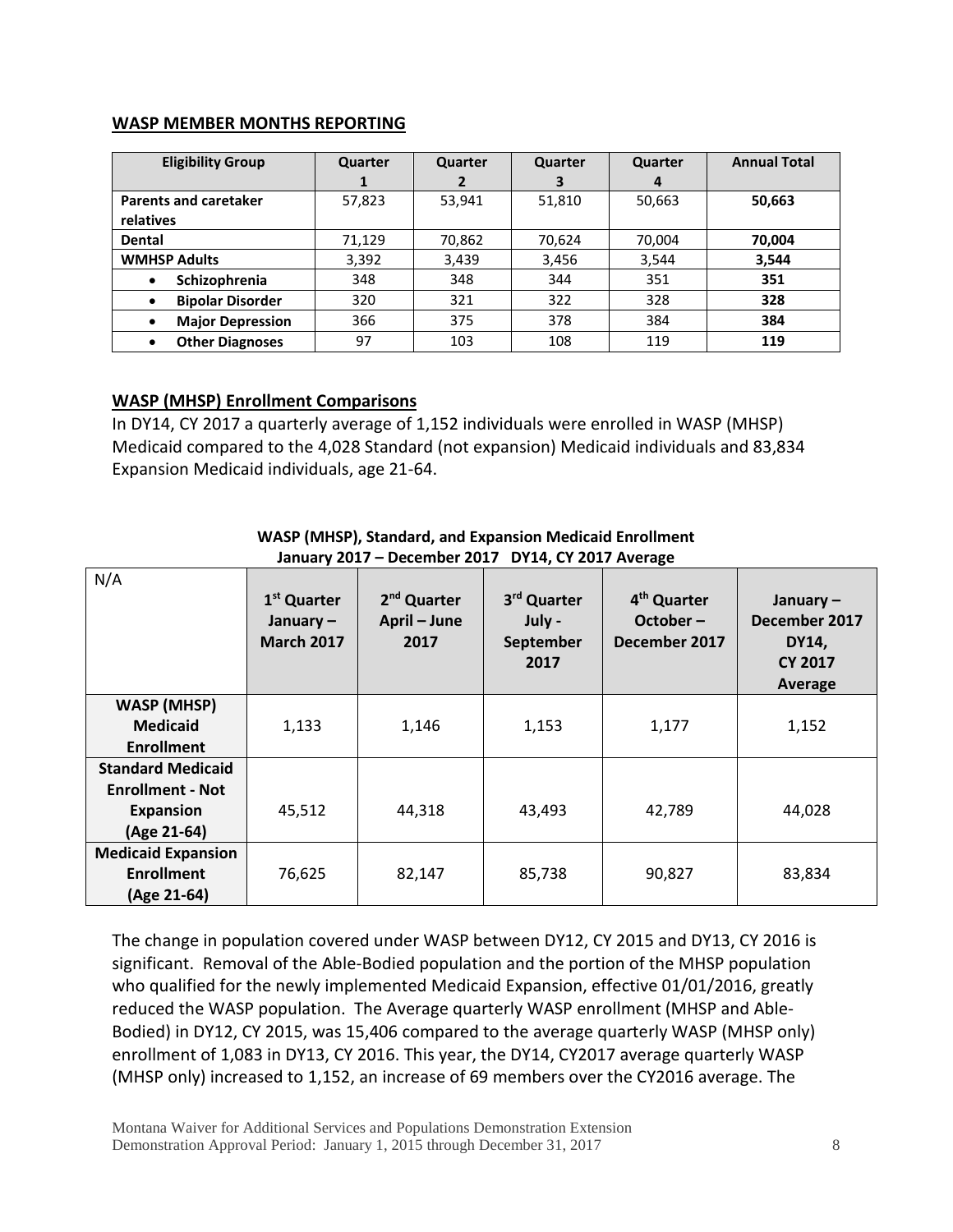counts of the Aged, Blind and Disabled (ABD) population eligible for dental coverage only under this waiver are recorded later in this report.

## <span id="page-8-0"></span>**Gender, Ethnic and Race Comparisons**

- WASP (MHSP) Medicaid is 51.27% female as compared to 63.37% females for Standard and 53.83% for Expansion Medicaid in the 21-64 age group.
- There are 12.1% fewer males in Standard and 2.56% fewer males in Expansion Medicaid, ages 21-64, then there are in the WASP (MHSP) population.
- The American Indian quarterly average for WASP (MHSP) is 3.07%, which is 14.54% less than the Standard average of 17.61% and 2.10% more than the Expansion Medicaid average of 0.97%.

| N/A                       | 1 <sup>st</sup> Quarter<br>January $-$<br><b>March 2017</b> | 2 <sup>nd</sup> Quarter<br>April - June<br>2017 | 3rd Quarter<br>$July -$<br>September<br>2017 | 4 <sup>th</sup> Quarter<br>$October -$<br>December 2017 | January-<br>December 2017<br>DY14,<br><b>CY 2017</b><br>Average |
|---------------------------|-------------------------------------------------------------|-------------------------------------------------|----------------------------------------------|---------------------------------------------------------|-----------------------------------------------------------------|
| (Gender)                  |                                                             |                                                 |                                              |                                                         |                                                                 |
| Female                    | 51.63%                                                      | 51.22%                                          | 51.08%                                       | 51.15%                                                  | 51.27%                                                          |
| (Gender)                  |                                                             |                                                 |                                              |                                                         |                                                                 |
| <b>Male</b>               | 48.37%                                                      | 48.78%                                          | 48.92%                                       | 48.85%                                                  | 48.73%                                                          |
| (Ethnic and Race)         |                                                             |                                                 |                                              |                                                         |                                                                 |
| <b>Hispanic of Any</b>    |                                                             |                                                 |                                              |                                                         |                                                                 |
| Race                      | 2.15%                                                       | 2.40%                                           | 2.29%                                        | 2.25%                                                   | 2.27%                                                           |
| (Ethnic and Race)         |                                                             |                                                 |                                              |                                                         |                                                                 |
| White                     | 93.54%                                                      | 93.88%                                          | 93.92%                                       | 94.12%                                                  | 93.87%                                                          |
| (Ethnic and Race)         |                                                             |                                                 |                                              |                                                         |                                                                 |
| <b>American Indian/AK</b> | 3.50%                                                       | 2.93%                                           | 3.00%                                        | 2.85%                                                   | 3.07%                                                           |
| (Ethnic and Race)         |                                                             |                                                 |                                              |                                                         |                                                                 |
| <b>Other: African</b>     |                                                             |                                                 |                                              |                                                         |                                                                 |
| American, Asian,          |                                                             |                                                 |                                              |                                                         |                                                                 |
| <b>Pacific Islander</b>   | 0.81%                                                       | 0.80%                                           | 0.79%                                        | 0.78%                                                   | 0.80%                                                           |

#### **WASP (MHSP) Medicaid Gender, Ethnic and Race January 2017 – December 2017 DY14, CY 2017 Average**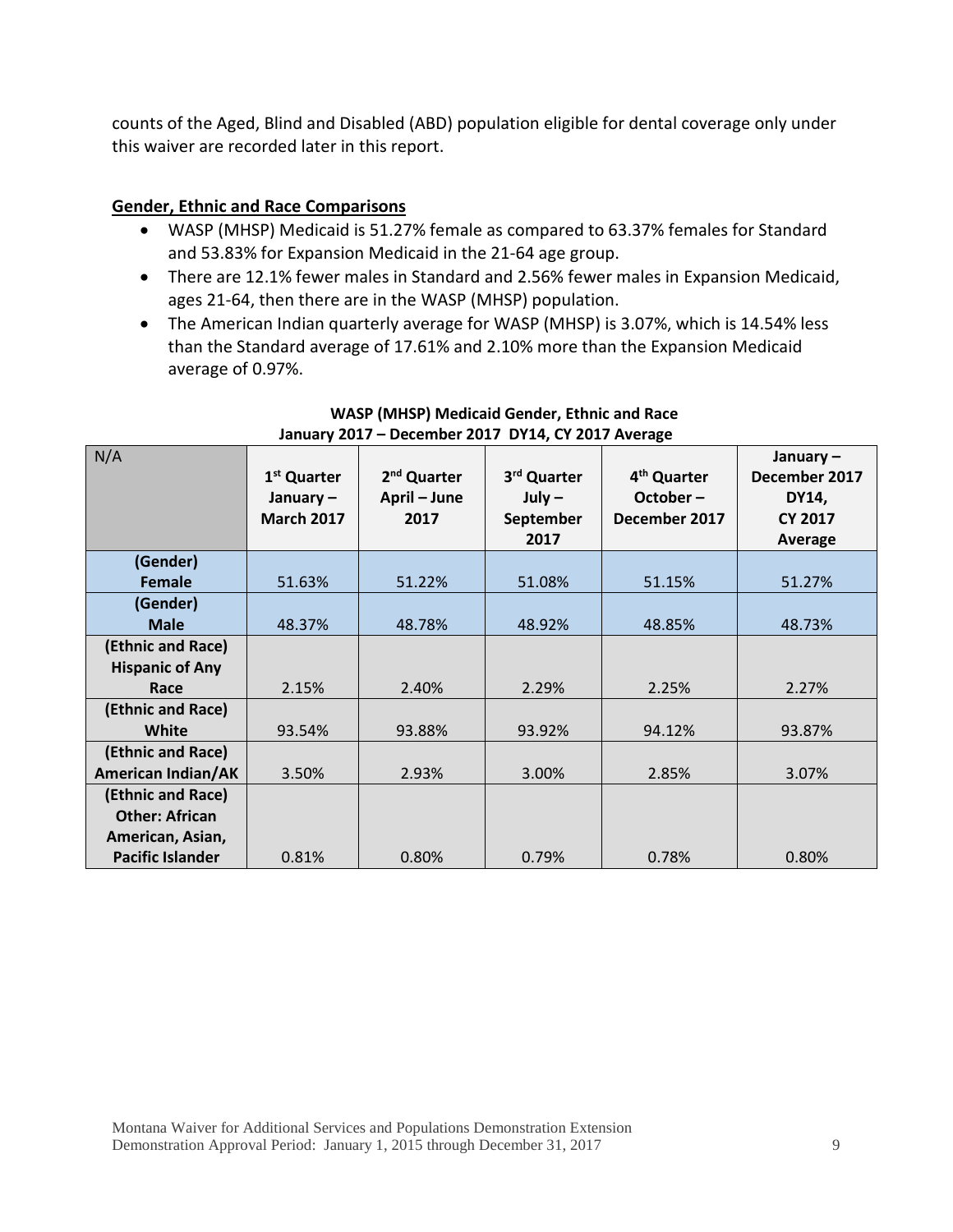**Standard Medicaid Gender, Ethnic and Race (Age 21-64) January 2017– December 2017 DY14, CY 2017Average**

| N/A                       | 1 <sup>st</sup> Quarter<br>January $-$<br><b>March 2017</b> | 2 <sup>nd</sup> Quarter<br>April - June<br>2017 | 3rd Quarter<br>September<br>2017 | 4 <sup>th</sup> Quarter<br>$October -$<br>December 2017 | January $-$<br>December 2017<br>DY14,<br><b>CY 2017</b><br>Average |
|---------------------------|-------------------------------------------------------------|-------------------------------------------------|----------------------------------|---------------------------------------------------------|--------------------------------------------------------------------|
| (Gender)                  |                                                             |                                                 |                                  |                                                         |                                                                    |
| Female                    | 63.96%                                                      | 63.51%                                          | 63.21%                           | 62.81%                                                  | 63.37%                                                             |
| (Gender)<br><b>Male</b>   | 36.04%                                                      | 36.49%                                          | 36.79%                           | 37.19%                                                  | 36.63%                                                             |
| (Ethnic and Race)         |                                                             |                                                 |                                  |                                                         |                                                                    |
| <b>Hispanic of Any</b>    |                                                             |                                                 |                                  |                                                         |                                                                    |
| Race                      | 0.20%                                                       | 0.19%                                           | 0.21%                            | 0.20%                                                   | 0.20%                                                              |
| (Ethnic and Race)         |                                                             |                                                 |                                  |                                                         |                                                                    |
| <b>White</b>              | 80.58%                                                      | 80.67%                                          | 80.94%                           | 81.33%                                                  | 80.88%                                                             |
| (Ethnic and Race)         |                                                             |                                                 |                                  |                                                         |                                                                    |
| <b>American Indian/AK</b> | 17.92%                                                      | 17.84%                                          | 17.54%                           | 17.12%                                                  | 17.61%                                                             |
| (Ethnic and Race)         |                                                             |                                                 |                                  |                                                         |                                                                    |
| <b>Other: African</b>     |                                                             |                                                 |                                  |                                                         |                                                                    |
| American, Asian,          |                                                             |                                                 |                                  |                                                         |                                                                    |
| <b>Pacific Islander</b>   | 1.30%                                                       | 1.31%                                           | 1.32%                            | 1.35%                                                   | 1.32%                                                              |

#### **Expanded Medicaid Gender, Ethnic and Race (Age 21-64) January 2017 – December 2017 DY14, CY 2017 Average**

| N/A                       | 1 <sup>st</sup> Quarter<br>January $-$<br><b>March 2017</b> | 2 <sup>nd</sup> Quarter<br>April - June<br>2017 | 3rd Quarter<br>$July -$<br>September | 4 <sup>th</sup> Quarter<br>October-<br>December 2017 | January $-$<br>December 2017<br>DY14, |
|---------------------------|-------------------------------------------------------------|-------------------------------------------------|--------------------------------------|------------------------------------------------------|---------------------------------------|
|                           |                                                             |                                                 | 2017                                 |                                                      | <b>CY 2017</b><br>Average             |
| (Gender)                  |                                                             |                                                 |                                      |                                                      |                                       |
| Female                    | 53.76%                                                      | 53.75%                                          | 53.94%                               | 53.86%                                               | 53.83%                                |
| (Gender)                  |                                                             |                                                 |                                      |                                                      |                                       |
| <b>Male</b>               | 46.24%                                                      | 46.25%                                          | 46.06%                               | 46.14%                                               | 46.17%                                |
| (Ethnic and Race)         |                                                             |                                                 |                                      |                                                      |                                       |
| <b>Hispanic of Any</b>    |                                                             |                                                 |                                      |                                                      |                                       |
| Race                      | 0.35%                                                       | 0.35%                                           | 0.35%                                | 0.34%                                                | 0.35%                                 |
| (Ethnic and Race)         |                                                             |                                                 |                                      |                                                      |                                       |
| <b>White</b>              | 81.93%                                                      | 81.21%                                          | 80.66%                               | 80.69%                                               | 81.12%                                |
| (Ethnic and Race)         |                                                             |                                                 |                                      |                                                      |                                       |
| <b>American Indian/AK</b> | 0.95%                                                       | 0.95%                                           | 1.00%                                | 0.98%                                                | 0.97%                                 |
| (Ethnic and Race)         |                                                             |                                                 |                                      |                                                      |                                       |
| <b>Other: African</b>     |                                                             |                                                 |                                      |                                                      |                                       |
| American, Asian,          |                                                             |                                                 |                                      |                                                      |                                       |
| <b>Pacific Islander</b>   | 1.47%                                                       | 1.48%                                           | 1.56%                                | 1.54%                                                | 1.51%                                 |

Montana Waiver for Additional Services and Populations Demonstration Extension Demonstration Approval Period: January 1, 2015 through December 31, 2017 10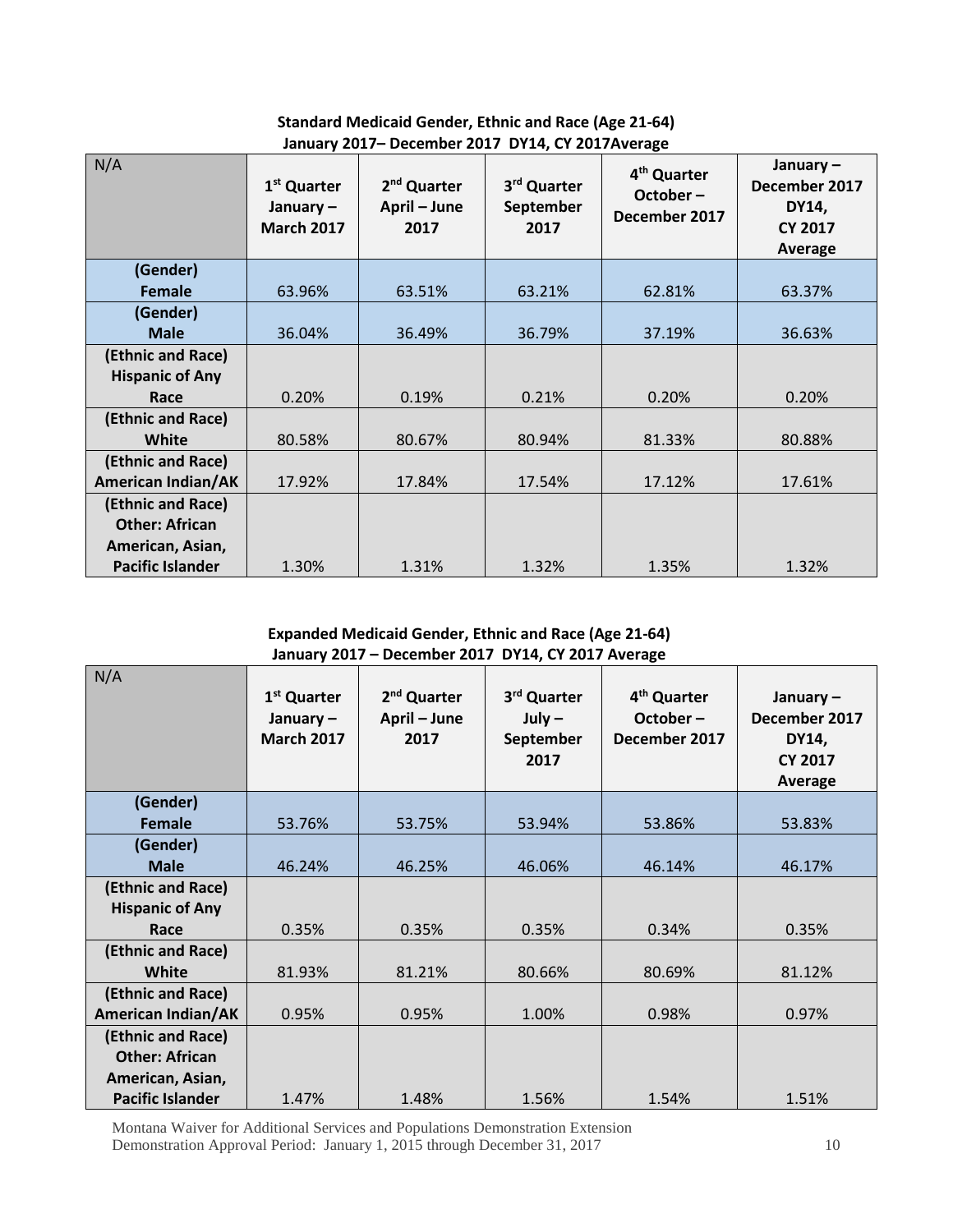## <span id="page-10-0"></span>**Expenditures by Provider Type**

| <b>PROV PAY TO</b><br><b>TYPE</b>                            | 1 <sup>st</sup> Quarter<br>January $-$<br><b>March 2017</b> | 2 <sup>nd</sup> Quarter<br>April - June<br>2017 | 3rd Quarter<br>$July -$<br>September<br>2017 | 4 <sup>th</sup> Quarter<br>October-<br><b>December</b><br>2017 | <b>TOTAL</b>                   | <b>PERCENT of</b><br><b>TOTAL</b> |
|--------------------------------------------------------------|-------------------------------------------------------------|-------------------------------------------------|----------------------------------------------|----------------------------------------------------------------|--------------------------------|-----------------------------------|
| <b>MENTAL</b><br><b>HEALTH</b><br><b>CENTER</b>              | \$711,603.29                                                | \$763,708.47                                    | \$743,298.99                                 | \$771,213.85                                                   | \$2,989,824.60                 | 43.18%                            |
| <b>CASE</b><br><b>MANAGEMENT</b><br>-MENTAL<br><b>HEALTH</b> | \$396,584.01                                                | \$426,777.02                                    | \$415,707.74                                 | \$351,573.12                                                   | \$1,590,641.89                 | 22.97%                            |
| <b>GROUP/CLINIC</b>                                          | \$118,650.32                                                | \$113,031.80                                    | \$104,042.41                                 | \$109,170.00                                                   | \$444,894.53                   | 6.43%                             |
| <b>LICENSED</b><br><b>PROFESSIONAL</b><br><b>COUNSELOR</b>   | \$91,833.33                                                 | \$104,410.60                                    | \$107,029.81                                 | \$113,380.88                                                   | \$416,654.62                   | 6.02%                             |
| <b>CRITICAL</b><br><b>ACCESS</b><br><b>HOSPITAL</b>          | \$72,821.27                                                 | \$112,096.79                                    | \$75,012.58                                  | \$66,408.28                                                    | \$326,338.92                   | 4.71%                             |
| <b>PERSONAL</b><br><b>CARE AGENCY</b>                        | \$50,674.64                                                 | \$74,228.67                                     | \$88,263.40                                  | \$110,581.15                                                   | \$323,747.86                   | 4.68%                             |
| <b>HOSPITAL-</b><br><b>INPATIENT</b>                         | \$91,430.80                                                 | \$97,106.44                                     | \$44,249.03                                  | \$90,769.65                                                    | \$323,555.92                   | 4.67%                             |
| <b>PHARMACY</b>                                              | \$58,347.51                                                 | \$56,775.13                                     | \$54,613.55                                  | \$50,815.30                                                    | \$220,551.49                   | 3.19%                             |
| <b>HOSPITAL-</b><br><b>OUTPATIENT</b>                        | \$47,306.30                                                 | \$44,955.90                                     | \$30,751.90                                  | \$36,281.77                                                    | \$159,295.87                   | 2.30%                             |
| <b>FEDERALLY</b><br><b>QUALIFIED</b><br><b>HEALTH</b>        |                                                             |                                                 |                                              |                                                                |                                | 1.86%                             |
| <b>CENTER</b><br><b>GRAND TOTAL</b>                          | \$29,828.29<br>\$1,669,079.76                               | \$35,589.21<br>\$1,828,680.03                   | \$32,454.66<br>\$1,695,424.07                | \$30,944.22<br>\$1,731,138.22                                  | \$128,816.38<br>\$6,924,322.08 | 100%                              |

#### **WASP (MHSP) DY14, CY 2017 Expenditures by Provider Type**

Top ten provider types equal 100% of total cost.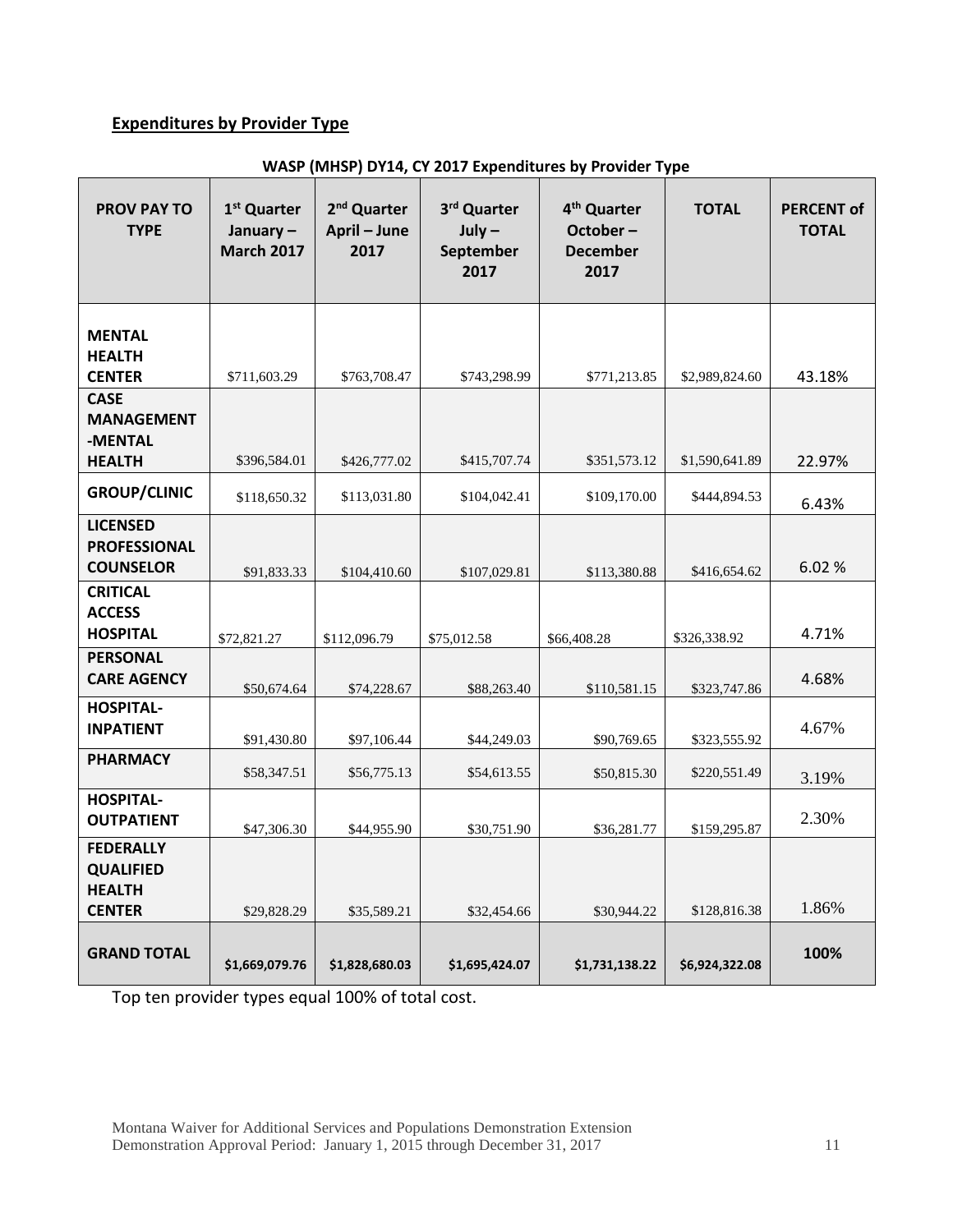

**DY14, CY2017 Expenditures by Provider Type**

#### <span id="page-11-0"></span>**Dental Benefits Population**

This waiver, via Amendment #3, also covers eligible members for dental treatment services only, above the Medicaid State Plan dental cap of \$1,125 per year, as a pass-through cost. This amendment was approved with effective date of March 1, 2016. The unique member usage and costs per quarter are included in the tables below.